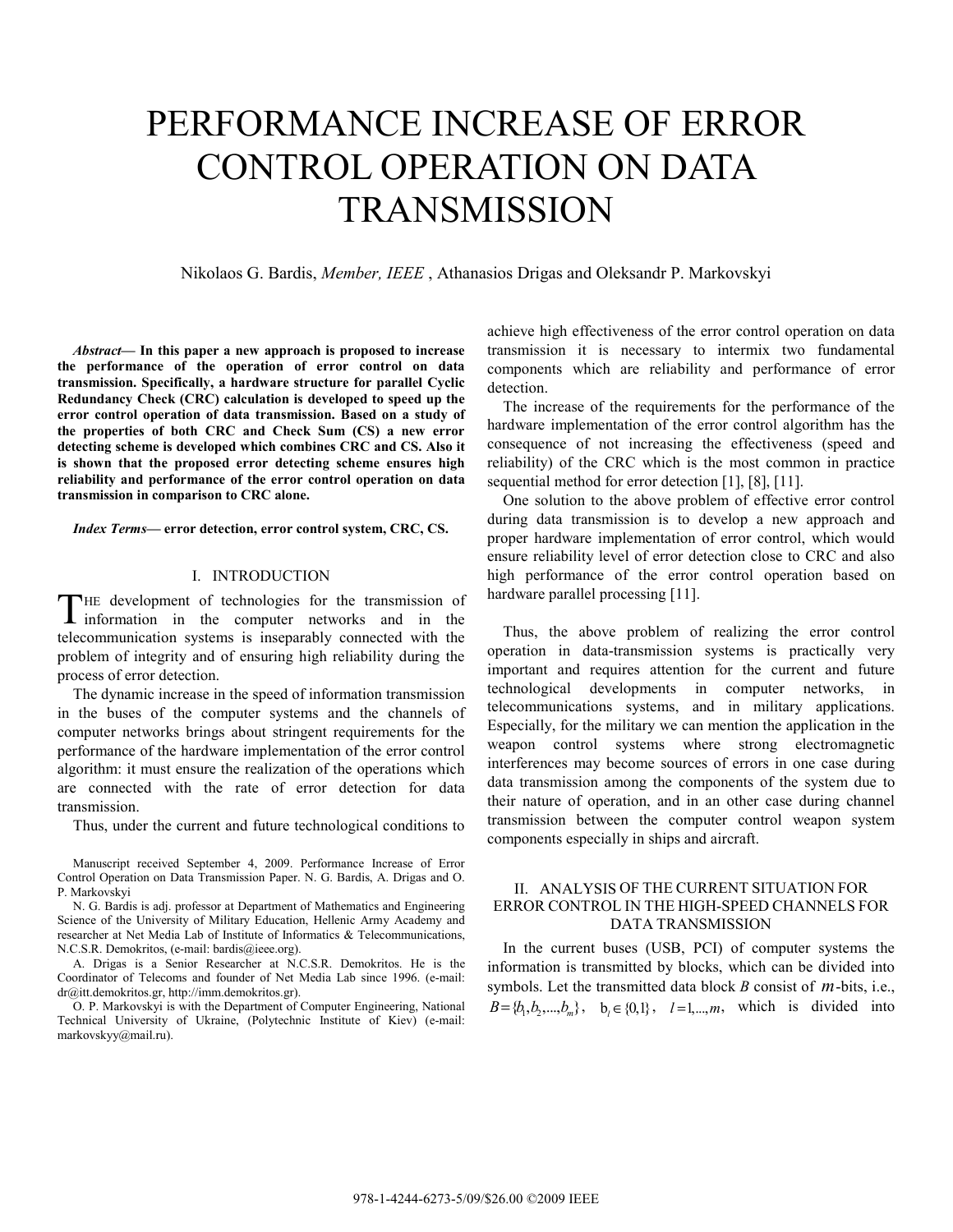$t = m/n$  symbols, each consisting of *n* bits. If we denote the  $i<sup>th</sup>$ th symbol in the form,  $X_i = \{x_1, x_2, ..., x_n\} = \{b_{(i-1)}\}_{n=1}^n, b_{(i-1)}\}_{n=1}^n, b_{i,n}$ ,  $j = 1, 2, ..., t$ ,  $\forall i \in \{1, 2, ..., n\} : x_i \in \{0,1\}$ , then the block *B* can be presented in the form of  $t = m/n$  symbols, i.e.,  $B = \{X_1, X_2, ..., X_t\}$ ,  $X_j \in \{0, 1, ..., 2^{n-1}\}$ .

To ensure the reliability of the data transmission two base technologies are used: One is the Forward Error Correction (FEC) with the application of correcting codes and the other is the Automatic Repeat Request (ARQ) which is implemented by repeating the transfer automatically in case of error detection [4], [9], [10]. The use of the FEC technology transmits the control code after each symbol is transmitted, while the ARQ technology transmits the control code only after the entire block is transmitted.

The main advantage of the ARQ technology is that the error detection is performed faster and it is simpler in comparison to the error correction which is performed with the FEC technology. With the use of the ARQ technology the size of the transmitted control information in the transmission line is substantially less.

In the wired connections for data transmission the rate of the appeared errors is relatively small and therefore for error-free transmission predominantly the ARQ technology is preferred [4], [9], [10].

Such lines of data transmission correspond to the theoretical model of binary symmetrical channel. According to this model the probability of error appearance with different multiplicity obeys the law of binomial distribution. In practice, for the transmission of the block, this means that the absence of errors is most probable and the probability of errors decreases with an increase in their multiplicity [5].

The most reliable method of block error control for data transmission is the CRC method. This method reveals all errors of odd multiplicity and all dual errors during the transmission of the data block [1, 7]. Apart from this, the CRC method guarantees the detection of errors which are localized within the block fragment with length less than the degree of the CRC polynomial. The probability of the errors of even multiplicity larger than two which are not revealed by the CRC method is

 $2^{-k}$ , where *k* is the degree of the CRC polynomial detection method.

The dynamic increase of speed for data transmission worsens the problem of implementing the CRC method, since this method principally works sequentially on the bits of the transmitted data block. The time  $t_{CRC}$  needed to accomplish the CRC control code for the transmission of a data block with m bits is

 $m \cdot ( t_{\text{xor}} + t_{\text{sh}} )$ , where  $t_{\text{xor}}$  is the XOR summation time and  $t_{\text{sh}}$  is the shift time of the code. For the data transmission channel with spectrum modulation in which *n* bits are modulated by one channel signal the problem of CRC rate calculations is a very demanding one. For such channels the following condition must hold:

$$
t_{xor} + t_{sh} < \frac{\tau}{n} \tag{1}
$$

where  $\tau$  *is the* rate of the signal transmission channel.

The increase of speed for error control using the CRC method can be achieved by working with several bits simultaneously within the same block [2], [3]. However, the complexity of the matrix transformation, which realizes this approach, grows exponentially with the increase in the number of bits used simultaneously.

Seldom, for the detection of errors during data transmission, the Check Sum (CS) method is used since it possesses smaller reliability in comparison to the CRC method. With the CS method it is possible to reveal all errors of odd multiplicity, but dual errors are not revealed with probability  $P = 1/n$  [6].

The probability of not detecting the errors with even and larger than two multiplicity decreases with an increase in the number of the multiplicity. For the case of d multiple errors the probability of not detecting these errors is proportional to  $1/(n^{d/2})$ . The relatively low reliability of error detection for the CS method of small but even multiplicity is caused by the ineffectiveness of the coding of the single errors [1], [7], [8], [12].

Known modifications for the CS method of error detection which use special coding of CS components to increase the reliability in case of small multiplicity are presented in [1], [3], [7], [8], [11], [12]. However, regarding the criterion of reliability these CS modifications are inferior to the CRC method.

The use of the CS method practically does not set limitations on the speed of the calculation of the control code since the structure of its operations allows their parallel hardware implementation. This provides the potential for error control in the transmission rate if  $t_{\text{tor}} \leq \tau$ .

As a result the CRC and CS methods presented above each implemented alone do not ensure the high reliability of error detection and performance of the control operations which are required for the current and future rate of the data transmission.

The purpose of this paper is to develop a new method for error control, which satisfies both the high reliability of error detection and the fast performance of the error control operations based on parallel hardware implementation of the execution of control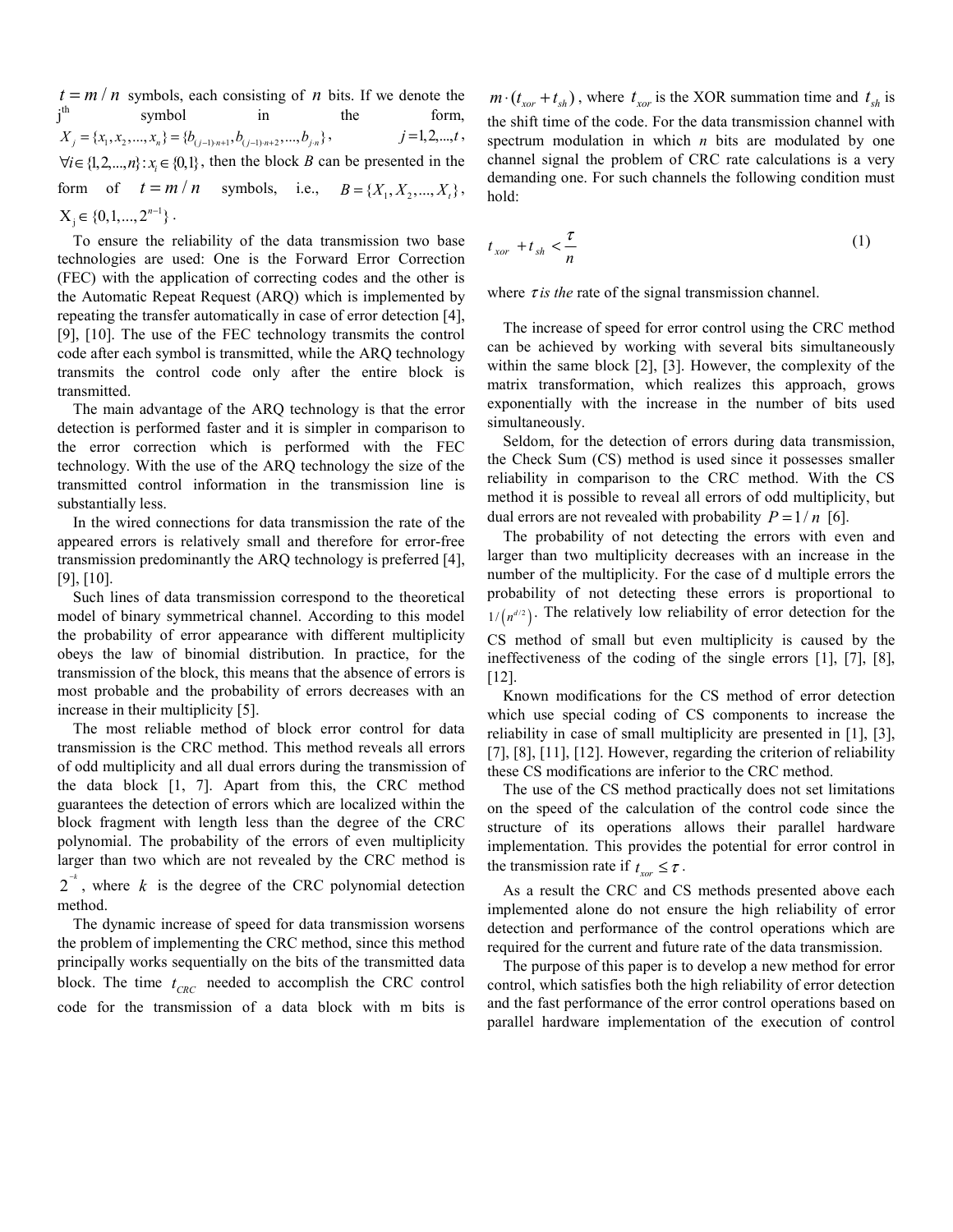functions during the rate of the data transmission. This new method consists of three approaches. The first one presented in section 3 is the parallel CRC calculation using precomputation tables. The second approach presented in section 4 is the combined use of both CRC and CS codes in which the error control is applied to sub blocks of the transmitted data block using the CRC method in every sub block and in parallel and the final control code is formed using the CS method. The third approach presented in section 5 is the combined use of both CRC and CS codes in which the error control is applied to symbols of the transmitted data block using a modification of the CS method for every symbol and the final control code is formed using the CRC method in parallel at the CS results of the symbols.

The following table summarizes all the basic nomenclature (indices) used through out the paper for the transmitted data block B:

 $m$  – length (bits) of the transmitted data block B;

*n* – length (bits) of every symbol;

- t number of the symbols,
- d multiplicity of errors,
- h number of sub blocks,
- q length (bits) of each sub block,
- k degree of the CRC polynomial.

## III. PARALLEL CRC CALCULATION USING PRECOMPUTATION TABLES

The parallel processing which is connected with the calculation of the CRC control code increases exponentially the architecture complexity depending on the number of simultaneously workable single bits of information in each data block B [5], [11].

The large growth of technology of constant memories gives the possibility of real help for the rapid calculation of the CRC control code based on the use of precomputed tables. It is well known that for every binary *n* bit length code  $C = \{c_1, c_2, ..., c_n\}$ corresponds a polynomial  $C(X) = c_1 \cdot x^n + c_2 \cdot x^{n-1} + ... + c_{n-1} \cdot x + 1$ over Galoise fields  $GF(2^n)$ . The operation plus " $+$ " corresponds to logical operation XOR. Using the CRC method the polynomial  $K(X)$  that corresponds to the control code of the transmitted data block *В* is calculated as the remainder of the division of the polynomial  $B(X) = b_1 \cdot x^m + b_2 \cdot x^{m-1} + ... + b_m$ to the selected base CRC polynomial  $G(X)$ , *i.e.*,  $K(X) = B(X) \text{ mod } G(X)$ . For example, the base polynomial *G(X)* of the standard CRC-16 is  $G(X) = x^{16} + x^{15} + x^2 + 1$ . According to the property of the division of polynomials on Galoise fields,  $K(X)$  can be presented in the form of XOR of all the remainders of the divisions of the nonzero components of  $B(X)$  to the base polynomial  $G(X)$  as follows:

$$
K(X) = b_1 \cdot x^m \mod G(X) \oplus
$$
  
\n
$$
\oplus b_2 \cdot x^{m-1} \mod G(X) \oplus ... \oplus b_m \mod G(X)
$$
 (2)

The above expression (2) can be used as a theoretical base for designing an architecture for parallel calculation of the CRC control code.

The control code *K* of the data block *В* is decomposed into *h* parts, each of size *q*-bits, which are the sub-block  $S_1, S_2, \ldots, S_h$ , where  $q=m/h$ . Every sub-block  $S_i$  includes bits of the data block B at intervals every h bits:  $S_i = \{b_i, b_{i+h}, \ldots, b_{m-h+i}\}, i \in \{1, \ldots, h\}.$ Correspondently, the  $S_i$  bits appear with the rate  $\tau/h$ , which is by *h* times less than the channel rate τ*.* 

For example in case h=4 the architecture of calculating the CRC control code with parallel calculation of 4 predetermined control codes is presented in Figure 1*.* The proposed architecture contains a counter of the number *h* of the sub-blocks called СNSB, an h -bits length Fragment Register (FR), *h* sub-blocks of table memory *Т1,…, Тh*, *h* logical AND gates each containing *k* elements, an XOR block element with h+1 inputs, and finally one Control Code Register (CCR) which forms the control code.

The cumulative size of the table memory as presented in the proposed architecture is of  $2^m$  cells, each of size k – bits.



Fig. 1: Architecture of parallel calculation of the CRC control code

The total memory capacity of tables in proposed architecture is 2m k-bits word.

## IV. COMBINED USE OF CRC AND CS CODES USING SUB BLOCKS OF THE TRASMITTED DATA BLOCK

The objective of this research is to combine the use of CRC and CS control codes in order to achieve high performance with reliability for error detection and control calculation during data transmission.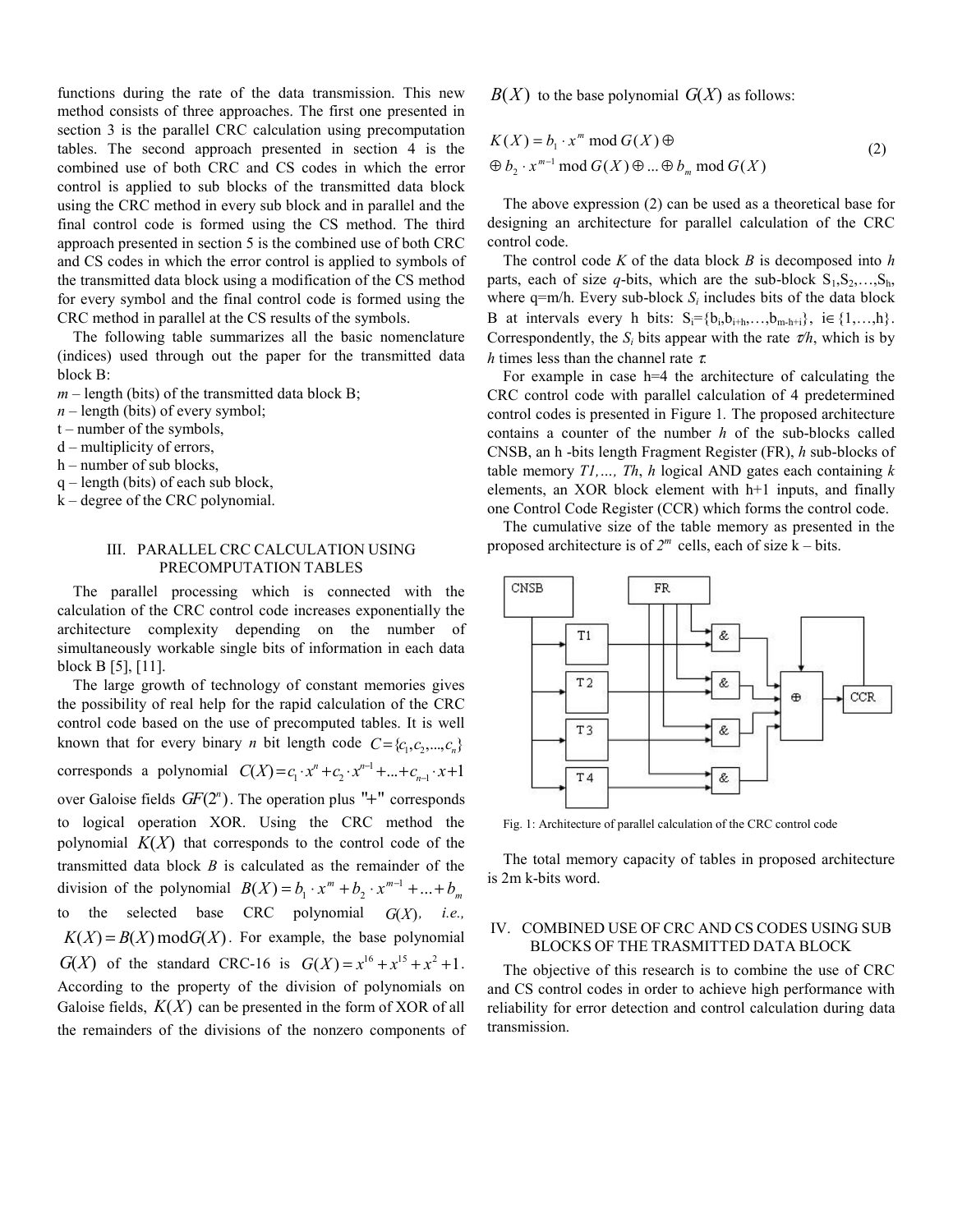In this approach the control code for the data block В is decomposed into h parts, each of size q- bits, which are the subblock  $S_1, S_2, \ldots, S_h$ , where  $q=m/h$  and thus  ${S_i = \{b_i, b_{i+h}, ..., b_{m-h+i}\}\,$ ,  $i \in \{1, ..., h\}$ . Then the bits for each sub-block  $S_i$  are transmitted in the communication line with rate  $\tau$ /h, which as previously mentioned is h times less than the rate  $\tau$ of the transmitted data block B.

It is noted that the indices h and m for the number of subblocks and bits of the data block *B*, respectively, satisfy the relation h<m. With k we denote the degree of the selected base CRC polynomial G.

The structure of the data block B with m=256 bits and its decomposition into h=4 sub-blocks each with q=64 bits is shown on Figure 2.



Fig. 2: Architecture of decomposing data block B into sub-blocks

As presented in figure 2 above, for each sub-block  $S_1, S_2, \ldots, S_h$ of the transmitted data block B we calculate the particular CRC codes  $U_1, U_2, \ldots, U_h$  which are the *k*-bits remainders of the division between each sub-block polynomial  $S_1(X), S_2(X), \ldots, S_t(X)$  by the base CRC polynomial  $G(X)$ .

We also calculate the bit parity: r<sub>i</sub>=b<sub>i</sub> $\oplus$ b<sub>i+h</sub> $\oplus$ ... $\oplus$ b<sub>m-h+i</sub> for every transmitted sub-block  $S_i$ . The particular control code  $O_i$  for each  $i^{th}$  sub-block  $S_i$  is formed as the concatenation of its CRCcode U<sub>i</sub> with its parity bit  $r_i$ , i.e.,  $Q_i = U_i || r_i$ , giving its size of k+1 bits. The other part of the control code  $D_B$  of the data block *B* is formed as the concatenation of the k - bits of the code *H* and the bit parity  $r_0$ :  $D_B = H||r_0$ . The code *H* is formed as the XOR of all the  $U_1, U_2, \ldots, U_h$  and the parity  $r_0$  is formed as the XOR of all the  $r_1, r_2, \ldots, r_h$  of the sub-blocks.

$$
H = U_1 \oplus U_2 \oplus \dots \oplus U_h,
$$
  
\n
$$
r_0 = r_1 \oplus r_2 \oplus \dots \oplus r_h
$$
 (3)

Since the  $Q_1, Q_2, \ldots, Q_h$  codes are independent of each other these can be hardware implemented in parallel. The number h of the sub-blocks is defined differently every time depending on the rate of the data transmission:

$$
t_{xor} + t_{sh} < \frac{\tau}{h} \tag{4}
$$

The time  $t_D$  to form the (k+1) - bits of the control code  $D_B$  of the data block B from (3) is form by the following expression:

$$
t_D = t_{xor} \cdot \log_2 h \tag{5}
$$

The control code  $D_B$  of the block B in the receiver end is calculated during the transmission of both the data block B and the control code  $D_B$  sent by the transmitter.

The degree of reliability of the above combined CRC and CS approach can be determined as follows. Since in the combined control code  $D_B$  of the data block  $B$  exists the parity bit  $r_0 = r_1 \oplus r_2 \oplus ... \oplus r_h = b_1 \oplus b_2 \oplus ... \oplus b_m$ , then the error in odd multiplicity is always detected. The case of double error appearing in two bits in sub-block  $S_i$ , according to the CRC properties [1] gives one change in the corresponding remainder  $U_i$ . Consequently, the control code  $D_B$  change, which means that such type of errors are always detected.

In the sequel we will show that all the rest errors during the transmission of the data block *B* are not detected with probability  $2^{-(k+1)}$ . At the appearance of an error during the transmission of some sub-block of data *Si*, this sub-block changes in the form of  $S_i \oplus E_i$ , where  $E_i$  is the error vector of size  $q$  - bits with the particular bit in error set to 1 and the rest bits not in error set to 0.

In case the  $i<sup>th</sup>$  sub-block  $S_i$  is transmitted without error then  $E_i=0$ . According to the properties of the remainder of the division by prime polynomial [5], for each sub-block  $S_i$  the following holds:

$$
(S_j \oplus E_i) \mod G = S_j \mod G \oplus E_j \mod G
$$

In this way any change Δ*H* of the *H* control code can be presented as follows:

$$
\Delta H = E_1 \mod G \oplus E_2 \mod G \oplus ... \oplus E_h \mod G \tag{6}
$$

According to the properties of the remainder of the division by prime polynomials [5] the power *q* is by far bigger than  $2^k$ , i.e.,  $2^k > q \gg k$ . The binary code  $\Delta H$ , of the remainder of this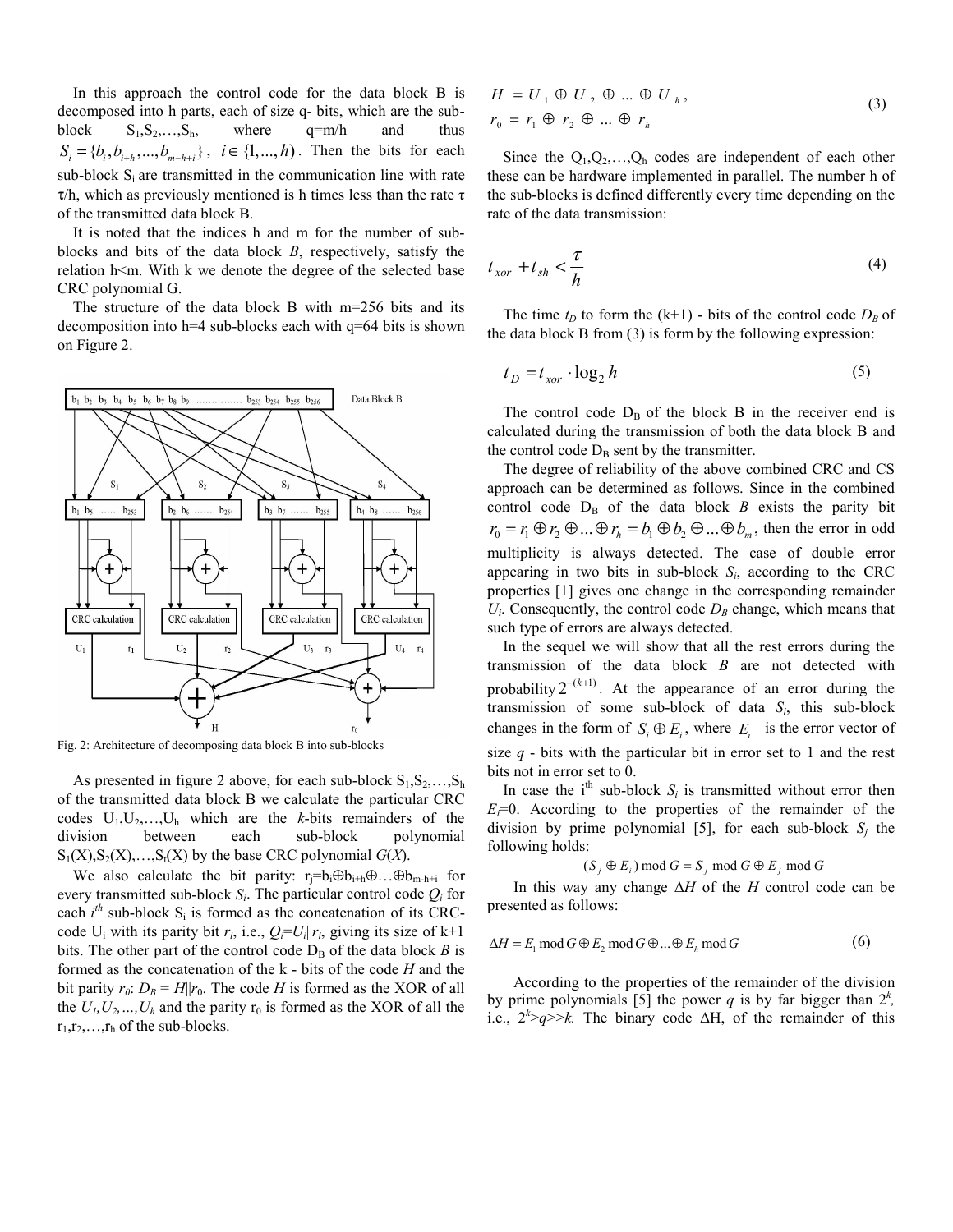division has *g* different tupplets (e.g., strings of bits) each taking with equal probabilities values in the interval from  $0$  to  $2<sup>k</sup>$ -1.

The result of the XOR logical operation between Δ*H* with the  $k$ -bits parity code  $r_0$  has values 0 or 1 with equal probabilities. The  $k$ -bits parity code  $r<sub>0</sub>$  changes at the appearance of an error with probability 0.5.

Thus at the appearance of an error in the transmission of data block *B*, its control code  $D_B$  changes by value  $\Delta D_B = \Delta H \Delta r_0$ which has size  $(k+1)$  – bits, each bit having value 0 or 1 with equal probability. The probability for the control code  $D_B$  of the data block B not to change at the appearance of an error, i.e.,  $\Delta D_B=0$ , has the value of  $2^{-(k+1)}$ , which is what we were intended to prove.

In this way the probability of not detecting all the errors of even multiplicity except the double errors in some sub-block  $S_i$  is  $2^{-(k+1)}$ . This means that all the errors apart from the double errors are detected with the proposed architecture of error control approach with probability value larger than the one achieved by the CRC code alone.

To guarantee the detection of all the double errors, the proposed combined CRC and CS architectural error control approach for the transmission of data block *B* can be modified in the following way. The control code  $D_B$  of the data block *B* is the result of the AND logical operation of the  $H$ ,  $r_0$  and  $L$  codes, i.e.,  $D_B = H||r_0||L$ , where the  $log_2h$  - bits size  $L = r_1 \cdot 1 \oplus r_2 \cdot 2 \oplus r_3 \cdot 3 \oplus ... \oplus r_h \cdot h$  and the numbers 1,2,..,h are the binary representation of the number for each even sub-block.

At the appearance of double errors during the transmission of data block *B* created by one bit of different sub-blocks  $S_1$  and S<sub>t</sub>, where 1 and t∈{1,...,h}, l≠t, change their  $r_l$  and  $r_t$  parity bits, respectively. The Δ*L* change of the code *L* is the XOR result of all the *l* and *t* binary numbers, i.e., Δ*L*=*l*⊕*t*. From the above it is obvious that the XOR result of all the changed  $\Delta D_B$  codes of the data block *B* is not equal to 0. This means that the probability that the errors in codes of even multiplicity will always be detected. Since every bit of the sub-block particular control code is equal to one with probabilities 0.5, then it is obvious that every  $k+1+\log_2h$  bit control code of the data block B will also be equal to one with probabilities 0.5, too. This means that the probability of not detecting the error of even multiplicity larger than 2 is equal to  $2^{-(k+1+\log_2 h)}$  [1].

In this way, the reliability of the proposed combined CRC and CS architectural error control approach for the transmission of the data block B is larger than the reliability of the CRC alone, as well as the performance of the error control are h times larger than the performance of the CRC alone.

## V. COMBINED USE OF CRC AND CS CODES USING SYMBOLS OF THE TRANSMITTED DATA BLOCK

The second approach of implementing the combined CRC and

CS for error control uses *n*-bits symbols  $X = \{x_1, x_2, ..., x_n\}$  of the data block B. These symbols are transformed by the linear Boolean functions  $\lambda_i(.)$ ,  $i=1,...,s$ , giving the code  $Y = \{\lambda_1(X), \lambda_2(X), \ldots, \lambda_s(X)\}\$  of size  $s = 1 + \log_2 n$  bits long. The control code of the transmitted data block *B* is calculated as the remainder of the divisions of the polynomial *V*(*X*) by the selected CRC base polynomial *G*(*X*), where the code *V* is formed as the concatenation of all *t* codes  $Y_t: V=Y_1||Y_2||...||Y_t$ .

All the linear transformations  $\lambda_i(.)$ ,  $i=1,...,s-1$  (except the last one  $\lambda_{s}(t)$  are chosen so that every binary variable  $x_1, x_2, ..., x_n$ enters as a linear coefficient in at least one linear transformation  $\lambda_1, \lambda_2, \ldots, \lambda_{s-1}$  with the restriction that if one variable is used in one specific linear transformation then this variable is not used in any of the others. This restriction is satisfied by the system of *log<sub>2</sub>n* linear transformations of Binary Coder with *n* inputs. The last linear transformation  $\lambda_s$ . is formed as the XOR of all the  $x_1, x_2, \ldots, x_k$  variables, i.e.,  $\lambda_s = x_l \oplus x_2 \oplus \ldots \oplus x_k$ .

As an example for 8 variables  $x_1 x_2 x_3 x_4 x_5 x_6 x_7 x_8$  the linear functions  $\lambda_1$ ,  $\lambda_2$ ,  $\lambda_3$  *and*  $\lambda_4$  are formed as follows (the first 3 functions are the functions for the 8 input Binary Coder:  $log_2 8=3$ and the last one is the XOR of all the variables). First we form the 3-bits code xxx to indicate which particular  $x_i$ , i=1, 2, 3,...,8, variable will be used in each linear functions  $\lambda_i$ . Next we calculate the decimal values of all the possible combinations xx**1** of the 3-bits code  $(001=1, 011=3, 101=5,$  and  $111=7$ ) and increase them by 1 to point to the corresponding  $x_i$  to be used in linear functions  $\lambda_1$ , i.e.,  $\lambda_1 = x_2 \oplus x_4 \oplus x_6 \oplus x_8$ . We calculate the decimal values of all the possible combinations x**1**x of the 3-bits code (010=2, 011=3, 110=6, and 111=7) and increase them by 1 to point to the corresponding  $x_i$  to be used in linear functions  $\lambda_2$ , i.e.,  $\lambda_2 = x_3 \oplus x_4 \oplus x_7 \oplus x_8$ . We calculate the decimal values of all the possible combinations **1**xx of the 3-bits code (100=4, 101=5, 110=6, and 111=7) and increase them by 1 to point to the corresponding  $x_i$  to be used in linear functions  $\lambda_2$ , i.e.,  $\lambda_3=x_5\oplus x_6\oplus x_7\oplus x_8.$ 

Finally, we form  $\lambda_4=x_1\oplus x_2\oplus x_3\oplus x_4\oplus x_5\oplus x_6\oplus x_7\oplus x_8$  (the XOR of all the  $x_1, x_2, ..., x_8$  variables).

When one or more errors appear in an odd number of the  $X_t$ symbols of the data block *B* then the s<sup>th</sup> most significant bit of its (parity) code  $Y_t = \lambda_s(X_t)$  changes. When two bits in the same symbol  $X_t$  are in error then at least one of the linear transformations  $\lambda_1, \lambda_2, ..., \lambda_{s-1}$  changes.

In this way the proposed linear transformation provides always the change of code *Υt* in odd or even number of symbols *Xt.* If the degree *k* of the selected CRC base polynomial is larger than *n* symbols, i.e.,  $X_t$ :  $k > log_2 n$ , then the change of code  $Y_t$  will always bring a change in the CRC control code.

This means that the proposed approach always allows the detection of errors of odd multiplicity and double errors which